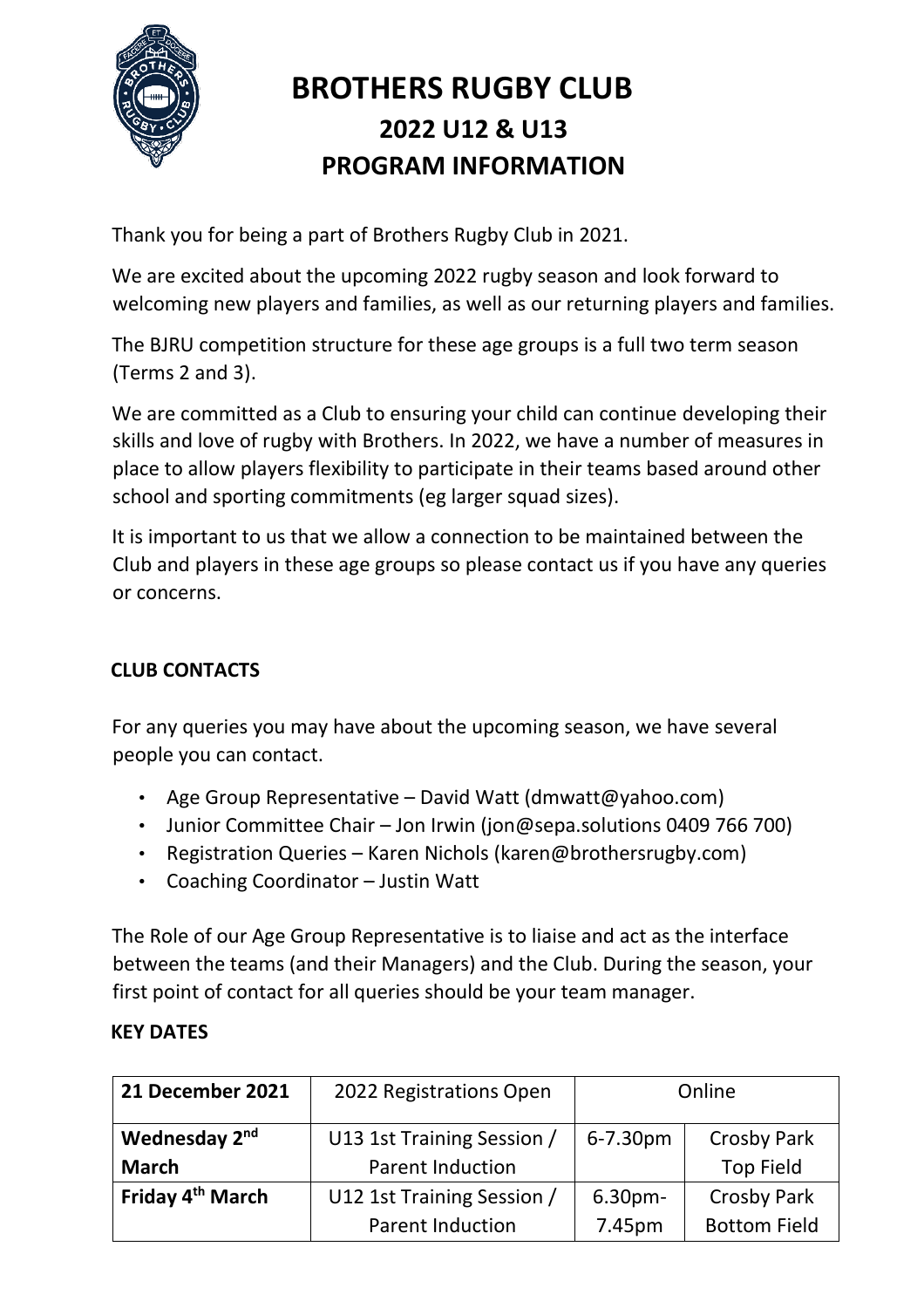| Sunday 6 <sup>th</sup> March     | U12 Grading/Training                   | $10.30 -$                                     | <b>Crosby Park</b>        |  |
|----------------------------------|----------------------------------------|-----------------------------------------------|---------------------------|--|
|                                  | Session                                | 11.30am                                       |                           |  |
| Sunday 6 <sup>th</sup> March     | <b>U13 Grading/Training</b>            | $9.00 -$                                      | Crosby Park               |  |
|                                  | Session                                | 10.00am                                       |                           |  |
| Wednesday 9th                    | U13 2 <sup>nd</sup> Grading / Training | 6-7.30pm                                      | Crosby Park               |  |
| <b>March</b>                     | Session                                |                                               | <b>Top Field</b>          |  |
| Friday 11 <sup>th</sup> March    | U12 $2nd$ Grading / Training           | 6.30 <sub>pm</sub>                            | Crosby Park               |  |
|                                  | Session                                | 7.45pm                                        | <b>Bottom Field</b>       |  |
| Sunday 13 <sup>th</sup> March    | U12 Scrum Safety Clinic                | $8.30 -$                                      | <b>Top Field</b>          |  |
|                                  |                                        | 9.30am                                        | <b>Crosby Park</b>        |  |
| Sunday 13 <sup>th</sup> March    | <b>U12 Internal Trials</b>             | $9.30 -$                                      | <b>Top Field</b>          |  |
|                                  |                                        | 11.00am                                       | Crosby Park               |  |
| Sunday 13 <sup>th</sup> March    | U13 Scrum Safety Clinic                | $10.00 -$                                     | <b>Top Field</b>          |  |
|                                  |                                        | 11.00am                                       | <b>Crosby Park</b>        |  |
| Sunday 13 <sup>th</sup> March    | <b>U13 Internal Trials</b>             | 11.00am-                                      | <b>Top Field</b>          |  |
|                                  |                                        | 11.30am                                       | Crosby Park               |  |
| Wednesday 16 <sup>th</sup>       | U13 3 <sup>rd</sup> Training Session   | 6-7.30pm                                      | <b>Crosby Park</b>        |  |
| <b>March</b>                     |                                        |                                               | <b>Top Field</b>          |  |
| Friday 18 <sup>th</sup> March    | U12 3 <sup>rd</sup> Training Session   | 6.30pm-                                       | Crosby Park               |  |
|                                  |                                        | 7.45pm                                        | <b>Bottom Field</b>       |  |
| Saturday 19th                    | Crosby Park Long Lunch                 | 12.30pm                                       | <b>Crosby Park</b>        |  |
| <b>March</b>                     |                                        |                                               |                           |  |
| Sun 20 <sup>th</sup> March       | <b>BJRU Skills Dev Rnd 1</b>           | Draw Confirmed By BJRU &                      |                           |  |
|                                  |                                        | published in Team App                         |                           |  |
| U13 Wed 23 March                 | 4 <sup>th</sup> Training Sessions      | 6-7.30pm                                      | <b>Crosby Park</b>        |  |
| U12 Fri 25 <sup>th</sup> March   |                                        | 6.30-7.45                                     |                           |  |
| Sunday 27 <sup>th</sup> March    | <b>BJRU Skills Dev Rnd 2</b>           | Draw confirmed by BJRU &                      |                           |  |
|                                  |                                        | published in Team App                         |                           |  |
| U13 Wed 20 April                 | <b>Term 2 Training Starts</b>          | $6 - 7.30$                                    | <b>Crosby Park</b>        |  |
| U12 Fri 22 <sup>nd</sup> April   |                                        | 6.30-7.45                                     |                           |  |
| Friday 29 <sup>th</sup> April to | 2022 U12 Tour to Mosman                |                                               | Expressions of Interest & |  |
| Sunday 1 <sup>st</sup> May       | <b>CANCELLED DUE TO COVID</b>          | deposit will be called for in<br>January 2022 |                           |  |
|                                  | <b>UNCERTAINTY</b>                     |                                               |                           |  |
| Sunday 15 <sup>th</sup> May      | 1 <sup>st</sup> Competition Game       | Draw will be confirmed by                     |                           |  |
|                                  |                                        | <b>BJRU</b> and published weekly              |                           |  |
|                                  |                                        | in Team App & RX Match                        |                           |  |
|                                  |                                        | Day App                                       |                           |  |